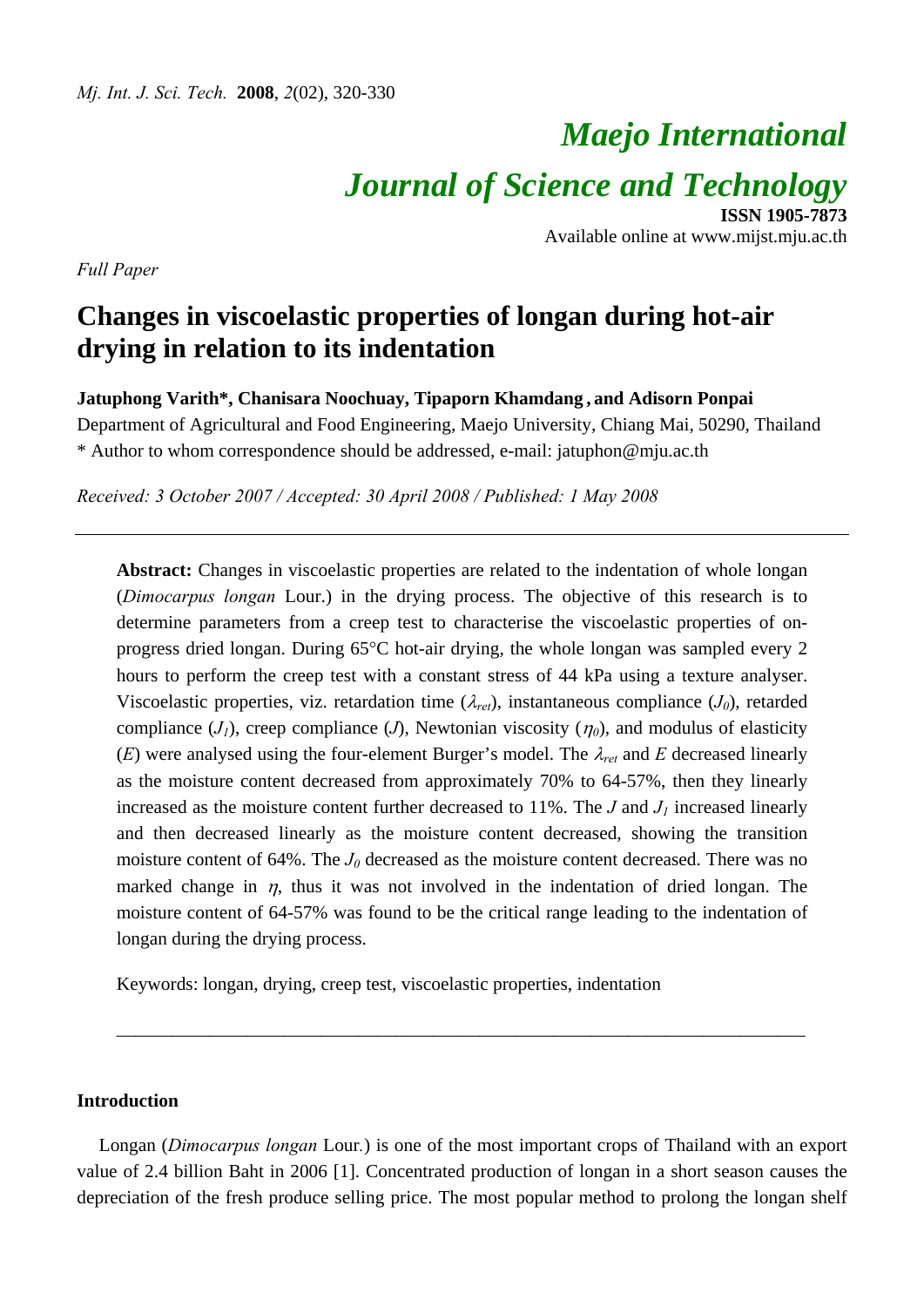life is to dry the longan with a hot-air stream. Drying the longan with peel, referred to as 'whole longan', is generally more popular than drying the longan flesh because the drying process can be operated in large scale. However, the problem associated with whole longan large-scale drying is the incident of indentation of the finished product. Indented longan is considered as a low-grade product and lowers the selling price as much as 50%. Therefore, a study to characterise the viscoelastic properties of whole longan is necessary for the basic understanding of how indentation takes place during the hot-air drying.

 Generally, drying of whole longan is accomplished with hot-air at 60-75°C for 60-72 hr. As drying progresses, the moisture content decreases slowly, resulting in shrinkage of the internal tissue. At the initial stage, the longan peel is softened, but toward the final stage, the peel becomes hardened. Indentation often occurs between these two drying stages but has never been defined in terms of a critical drying period or moisture content. It is comprehensible that the indentation of longan occurs due to the loading compression of longan in the drying cabinet. The nearly constant loading can be simulated using a creep test. Previously, the creep test was effectively used as a tool to characterise the viscoelastic properties of biological materials. Ru et al. [2] studied the nonlinear behaviour of apple flesh under uniaxial creep loading condition and found that the power law equation was adequate to predict the creep behaviour of apple flesh. The non-linear creep formulation predicted the creep behaviour of apple flesh to within 2.7% at 67.2 kPa loading level. Ru and Puri [3] further studied the nonlinear behaviour of apple and potato flesh under uniaxial and triaxial creep tests using the four material property functions in a nonlinear three-dimensional constitutive equation based on the Green-Rivlin theory. The nonlinear constitutive equation predicted the results which were comparable to the experimental data. The nonlinearity of both apple and potato flesh increased with loading time and became significant after an initial loading period of 90 sec. Datta and Morrow [4] studied the creep behaviour of biological materials with graphical and computational method. Both methods were based upon the assumption of linear viscoelasticity, and the four element Burger's model was applied to the biological materials. The computational method was effective for determining the accurate magnitude of material constant and well described the experimental creep behaviour of apple, potato and cheese. On the other hand, the graphical method provided approximate values for the material constants used as initial values for available curve fitting.

Previous work about creep test applied on biological materials was reported on some products addressed above. However, the report on creep test being applied on longan has not been found. The objective of this study is to evaluate changes in viscoelastic properties of longan during hot-air drying in relation to the indentation of whole longan. Information obtained from this work should provide the drying strategy to minimise the indentation problem and improve the quality of dried longan.

#### **Materials and Methods**

#### *Critical spot susceptible to indentation*

This preliminary experiment aims to explore a critical spot on fresh longan where indentation often occurs. Grade AA, off-season longan cv. Dor, with an average diameter of 25 mm freshly harvested from orchard in Lumphun province, Thailand, was used in this work. The flat surface probe with a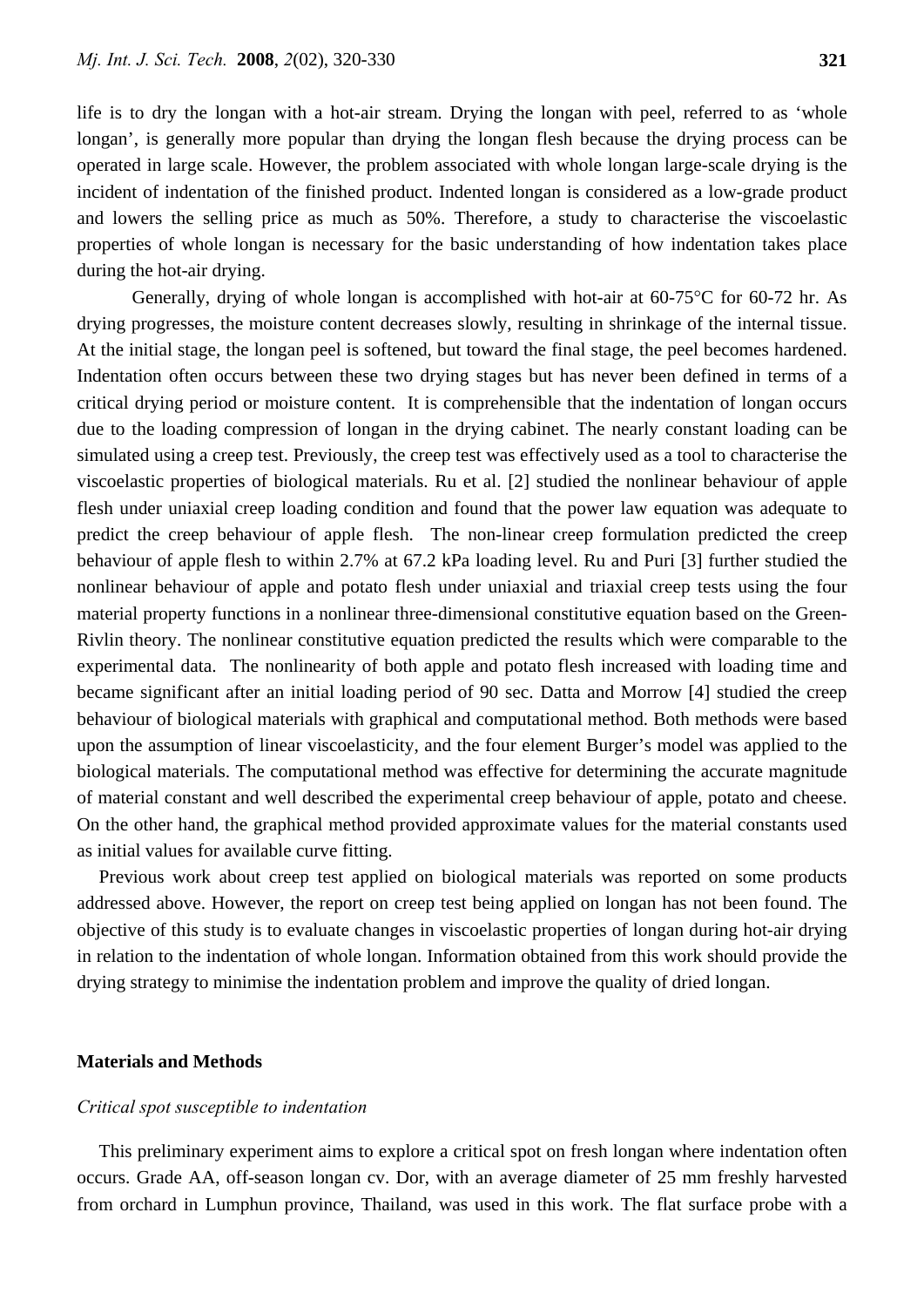diameter of 60 mm was applied in compression mode by a texture analyser model TA-XT *Plus* (Texture Technologies, Inc., UK) with a cross-head speed of 1 mm/s on the longan fruit at 3 specific locations (Figure 1), providing the quasi-static load while the data acquisition sensitivity following ASAE Standards S368.4 [5] was ensured. Compression test was ended at the target strain of 20% of initial fruit height or equivalent to 5.2 mm to ensure an occurrence of longan indentation. The forcedistance profile from the compression test was obtained and analysed. The test was accomplished with 6 replications. The location on the fruit which exhibited the lowest force at 20% strain was identified as the critical spot of indentation.



**Figure 1.** Test of critical spot of indentation on longan fruit: Plane A-A – at stem, Plane B-B – at 90° from stem, Plane C-C – at 45° from stem

#### *Drying apparatus setup*

 A laboratory-scale hot-air dryer without air recirculation was used for the experiment (Figure 2). The dryer consisted of an axial fan, an electric heater and a drying basket with a capacity of 3 kg (20x25x10 cm: height x length x width) connected to an electric balance, model CP3202S (Satorius AG, Goettingen, Germany), for data acquisition (DAQ). The RS232 port of the electric balance was connected to a personal computer providing DAQ every 5 min. Two additional baskets (size 20x25x25 cm) without DAQ were placed in the front and back of the basket with DAQ to provide the creep test for the longan sample during drying. Overall length of the three baskets was 60 cm, equivalent to the thickness of the longan bed in industrial hot-air drying. A hot-air stream at 65°C with a velocity of 0.7 m/s, an optimum drying velocity reported by Achariyaviriya et al. [6], was employed to dry the longan. For each batch, the fruits were dried for 60 hr to the final moisture content of about 11%. The initial and intermediate moisture content of fresh longan was determined using the hot-air oven method at 103±1°C for 72 hr following ASAE Standards S325.2 [7].

#### *Creep test analysis*

 The creep test was performed on the on-progress dried longan with a texture analyser model TA-XT *Plus* (Texture Technologies, Inc., UK). During drying with the hot-air apparatus, three longans from the front and back baskets without DAQ (Figure 2) were sampled every 2 hr to perform the creep test. Each longan was quickly placed on the texture analyser platform inside the temperaturecontrolled cabinet which provided a testing temperature of 65°C, similar to that in the hot-air dryer. A cross-head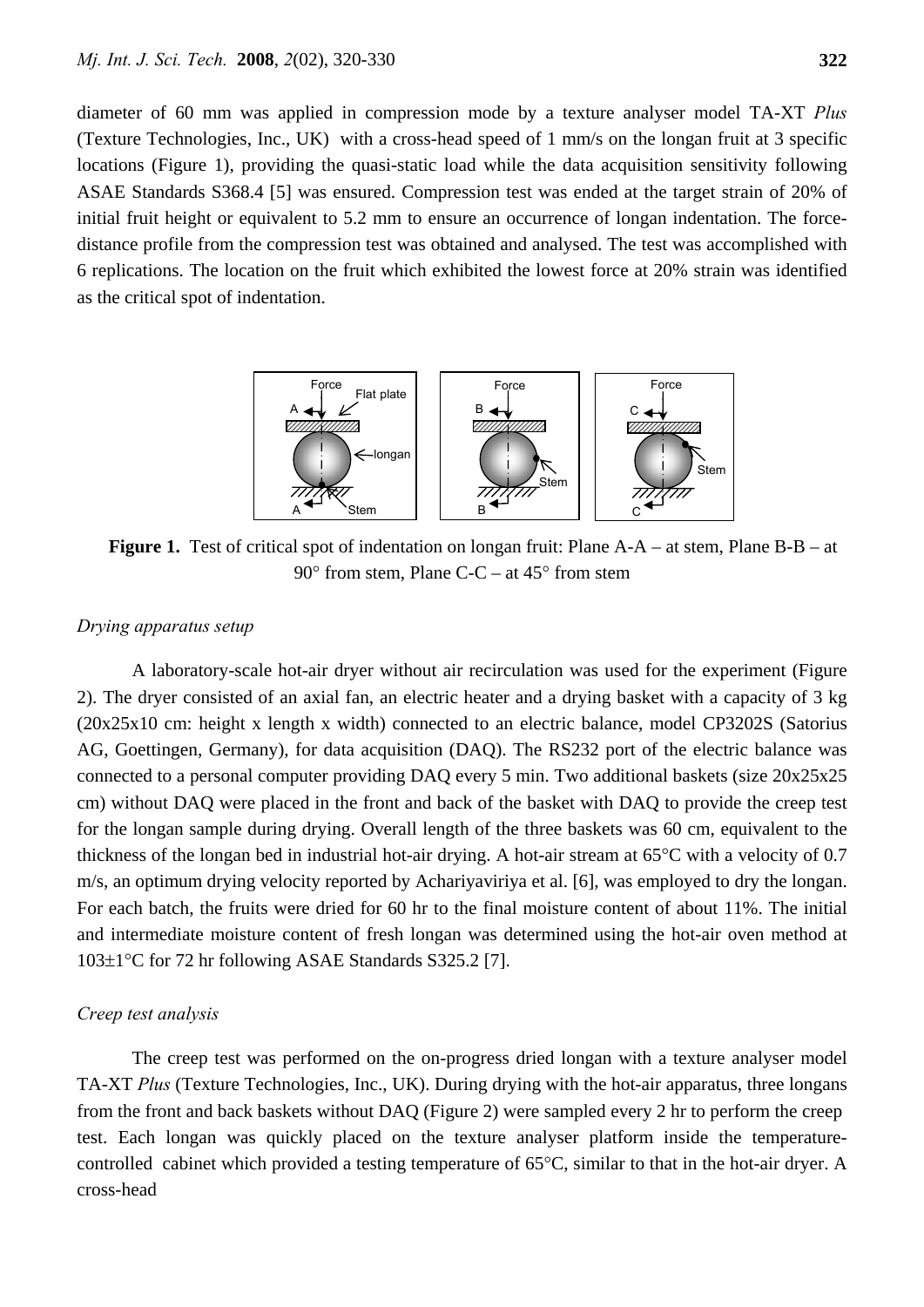

**Figure 2.** Laboratory-scaled tray dryer with DAQ system (left); Schematic diagram of longan basket setup inside drying chamber (middle); Texture analyser used for creep test (right)

speed of the 60-mm diameter flat-plate probe was set at 1 mm/s. For the creep test, the longan fruit was compressed and held with a constant stress of 44 kPa for 3 min (details of stress estimation are discussed later). Compression was performed on the fruit at the critical spot determined in the previous section. To analyse the data, assumptions of creep test were applied as follows:

- a. A constant stress of 44 kPa was estimated from the stress on a single longan derived from the vertical load onto the bottom plane of longan in a commercial longan drying bed with a height of 60 cm, according to Figure 3.
- b. The cross-sectional area used for stress calculation was assumed fixed at 0.639 cm<sup>2</sup> (Figure 3). Using a fixed area for stress calculation provided the approximate rather than the accurate magnitude of stress since the compressing area could change during constant loading. However, this approximate stress provided sufficient information to characterise the viscoelastic properties of longan in this work.
- c. The stress applied on longan was assumed as a nominal stress [8], meaning that an internal integrity of longan was uniform and the effect of internal hole on stress was included in the assumption.
- d. The strain applied on longan in this work, defined as a change in height compared to the original height of longan fruit, was assumed as an axial strain. The transverse strain on longan during compression was negligible.

 After each test, the strain versus time profile of the creep test was analysed with four element Burger's model (Figure 4) following Eq (1):

$$
J = J_0 + J_1 \left( 1 - \exp\left(\frac{-t}{\lambda_{ret}}\right) \right) + \frac{t}{\eta_0}
$$
 (1)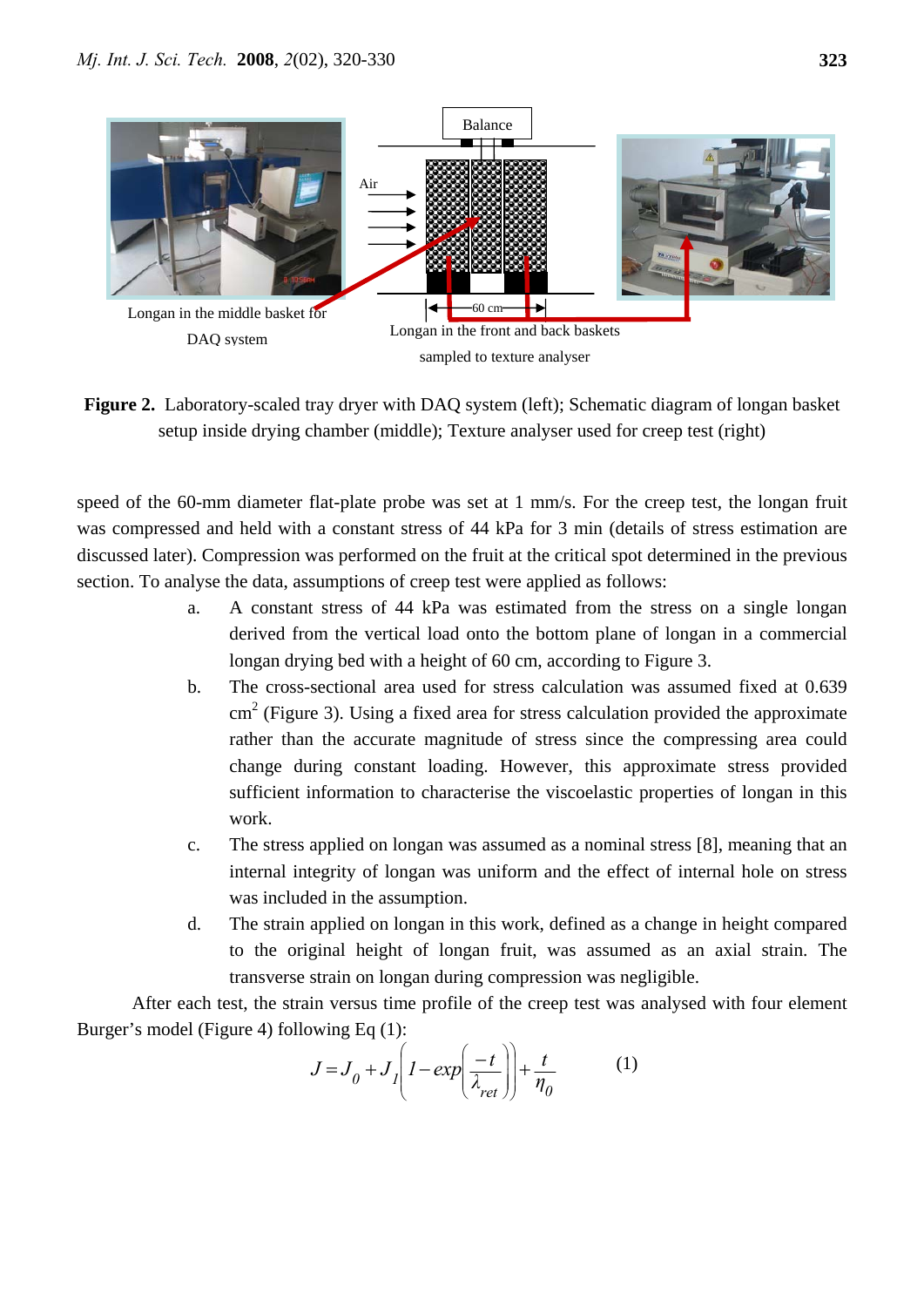

**Figure 3.** Schematic diagram of estimation of stress on longan for creep test analysis

where *J* is creep compliance which is a function of time (t), expressed by  $\gamma/\sigma_{constant}$  or  $1/E$  (*E* is elastic modulus,  $\gamma$  is strain, and  $\sigma_{constant}$  is constant stress);  $J_0$  is instantaneous compliance defined as  $1/E_0(E_0)$  is elastic modulus of free spring);  $J_1$  is retarded compliance defined as  $1/E_1(E_1)$  is elastic modulus of compound spring);  $\lambda_{ret}$  is retardation time defined as a ratio of  $\eta_1/E_1(\eta_1)$  is Newtonian viscosity of compound dashpot); and  $\eta_0$  is Newtonian viscosity of free dashpot. The complete derivation of Burger's model was described by Steffe [9].



**Figure 4.** Mechanical analogy of four element Burger's model for the creep test of longan

The creep parameters, e.g.  $J_0$ ,  $J_1$ ,  $\lambda_{ret}$  and  $\eta_0$  from Eq (1) were determined using generalised reduced gradient nonlinear optimisation embedded in Microsoft Excel™ (Frontline Systems, Inc. NV) with a prediction tolerance of 10<sup>-4</sup> and 95% confident interval. Once  $J_0$ ,  $J_1$ ,  $\lambda_{ret}$  and  $\eta_0$  were obtained from the optimisation, *J* was calculated using Eq (1) for each drying time (*t*). Plots of  $J_0$ ,  $J_1$ ,  $\lambda_{ret}$ ,  $\eta_0$ , *J*, and *E* (a reciprocal of *J*) versus moisture content were obtained to characterise the changes in viscoelastic properties as well as the critical moisture content of longan susceptible to indentation during drying with hot air.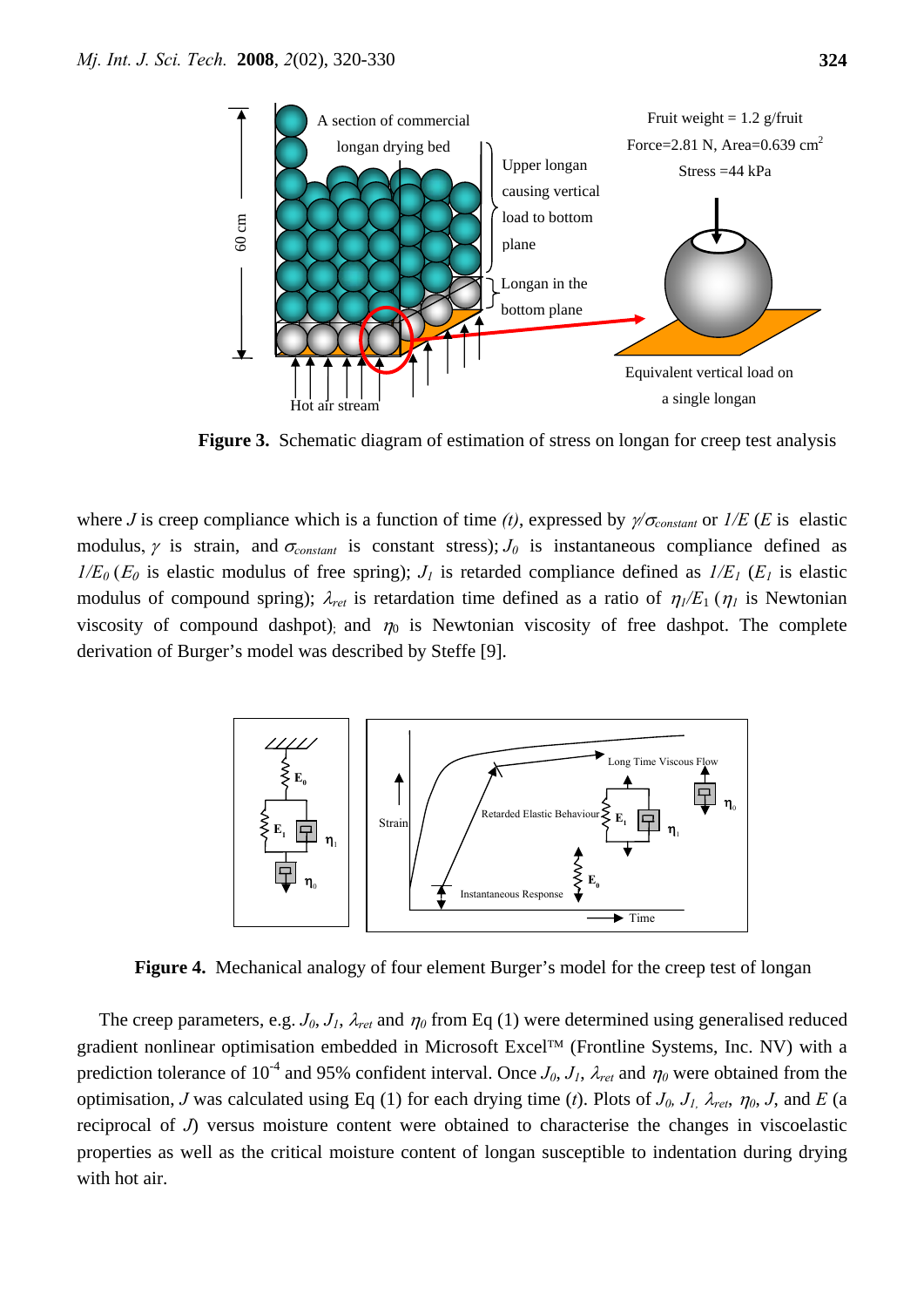#### **Results and Discussion**

#### *Critical indentation spot evaluation*

Figure 5 shows that fresh longan compressed on plane A-A (at the stem) requires greater force to reach 20% of the original fruit height than that for plane B-B (90° from stem) and plane C-C (45° from stem). Greater compression force implies more resistance of the longan to external force. At a deformation of 5.2 mm (20% of initial height), compressing the longan at the stem requires a force of approximately 60 N while compressing the longan at 90° and 45° from the stem requires about 10 and 30 N respectively. It can be implied that the spot at 90° from the stem is the critical spot susceptible to indentation of longan due to the lowest compression force used. This result agrees with the observation that most dried longan fruits sampled from two industrial drying sites exhibited indentation, more than 80% of which were on the spot 90° from the stem. Therefore, for further creep test all samples were tested at the spot 90° from the stem.



**Figure 5.** Average force-distance profiles to evaluate the critical indentation spot of fresh longan

#### *Drying characteristics of whole longan*

The drying curves of whole longan are different for the three locations of drying (Figure 6). The front basket, located near the heater, was subjected to direct 65°C hot air exposure, therefore it exhibited the fastest moisture decrease. The drying curve of the longan in the front basket fits well with an exponential model ( $r^2$  of 0.99). On the other hand, the fruits in the middle (DAQ) and the back basket were subjected to indirect hot air after passing through the front basket. Thus the drying curves of longan in the middle (DAQ) and the back basket exhibited a slower moisture decrease. Both curves fit well with the  $3<sup>rd</sup>$  degree polynomial models rather than the exponential model. The reason for these differences is the thickness of the basket. As hot air passes through the front basket, there is a pressure drop of air stream across the middle and back baskets. Heat is transferred to the longan in the front basket to remove moisture. Thus, the hot air is moistened and the enthalpy of the hot air stream is reduced resulting in a lower capacity to remove moisture from longan. So the drying rate decreases drastically as apparent in the drying curves of longan in the middle (DAQ) and back baskets. Since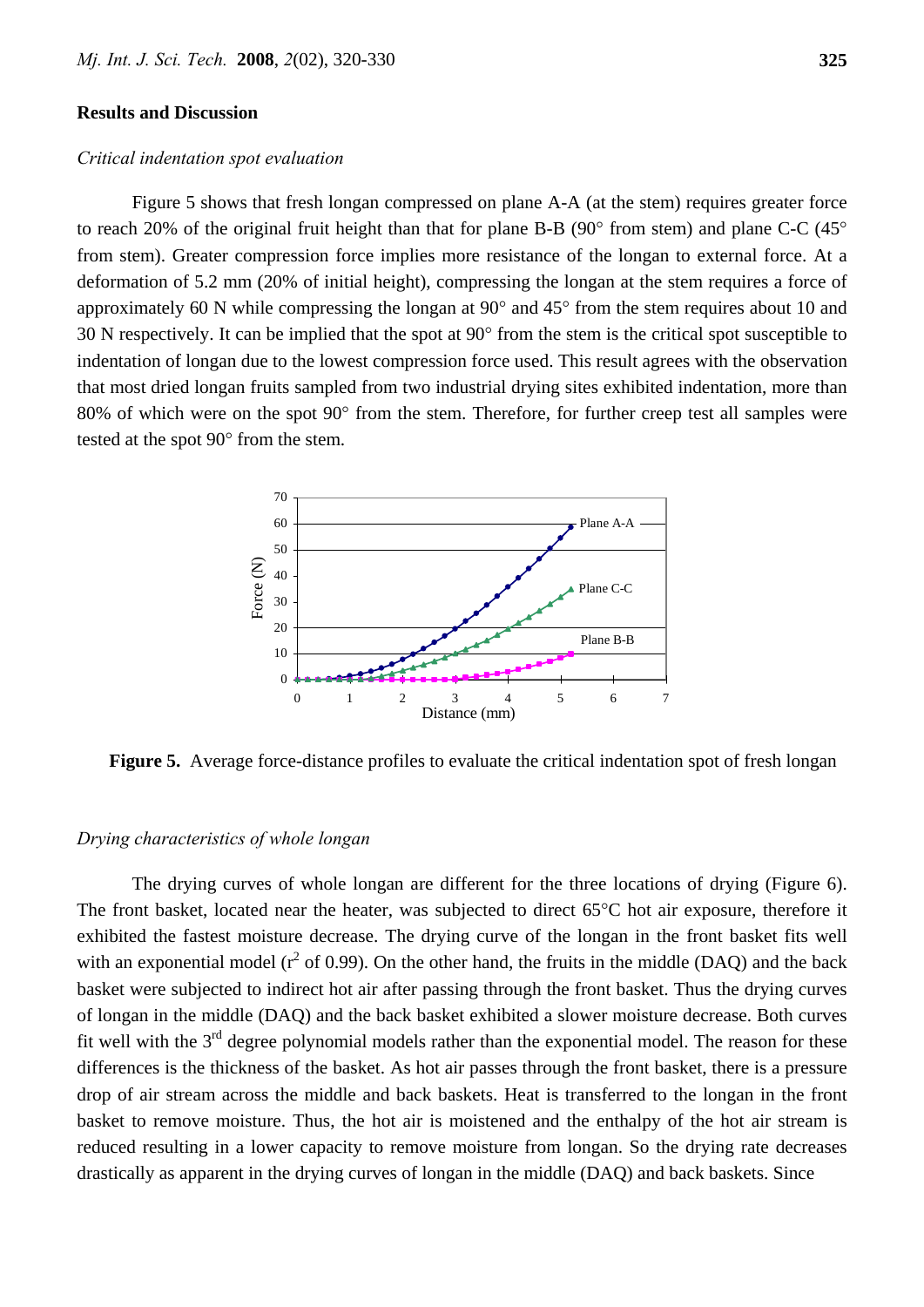

**Figure 6.** Drying curves of whole longan using hot-air (65<sup>o</sup>C) at velocity of 0.7 m/s

further experiments on the viscoelastic characteristics of longan during the drying process were done on the longan sampled from the front and back baskets, it is more appropriate to characterise the viscoelastic properties in relation to the moisture content rather than drying time.

#### *Changes in viscoelastic properties*

Figure 7 shows that the instantaneous compliance  $(J_0)$ , representing the elastic part of longan, decreases with a decrease in moisture content. A decrease in  $J_0$  suggests that longan loses its elastic behaviour, resulting in a slower response in resisting external loading. At the beginning of drying, the whole internal space of fresh longan is filled with longan flesh, therefore its elastic behaviour is evident. As the drying progresses, the flesh of longan shrinks markedly, thus air void becomes larger inside the dried longan. Consequently, it loses its capacity to react to the sudden external loading resulting in a decrease of its elastic behaviour.





**Figure 7.** Relationship between instantaneous compliance  $(J_0)$  and moisture content of longan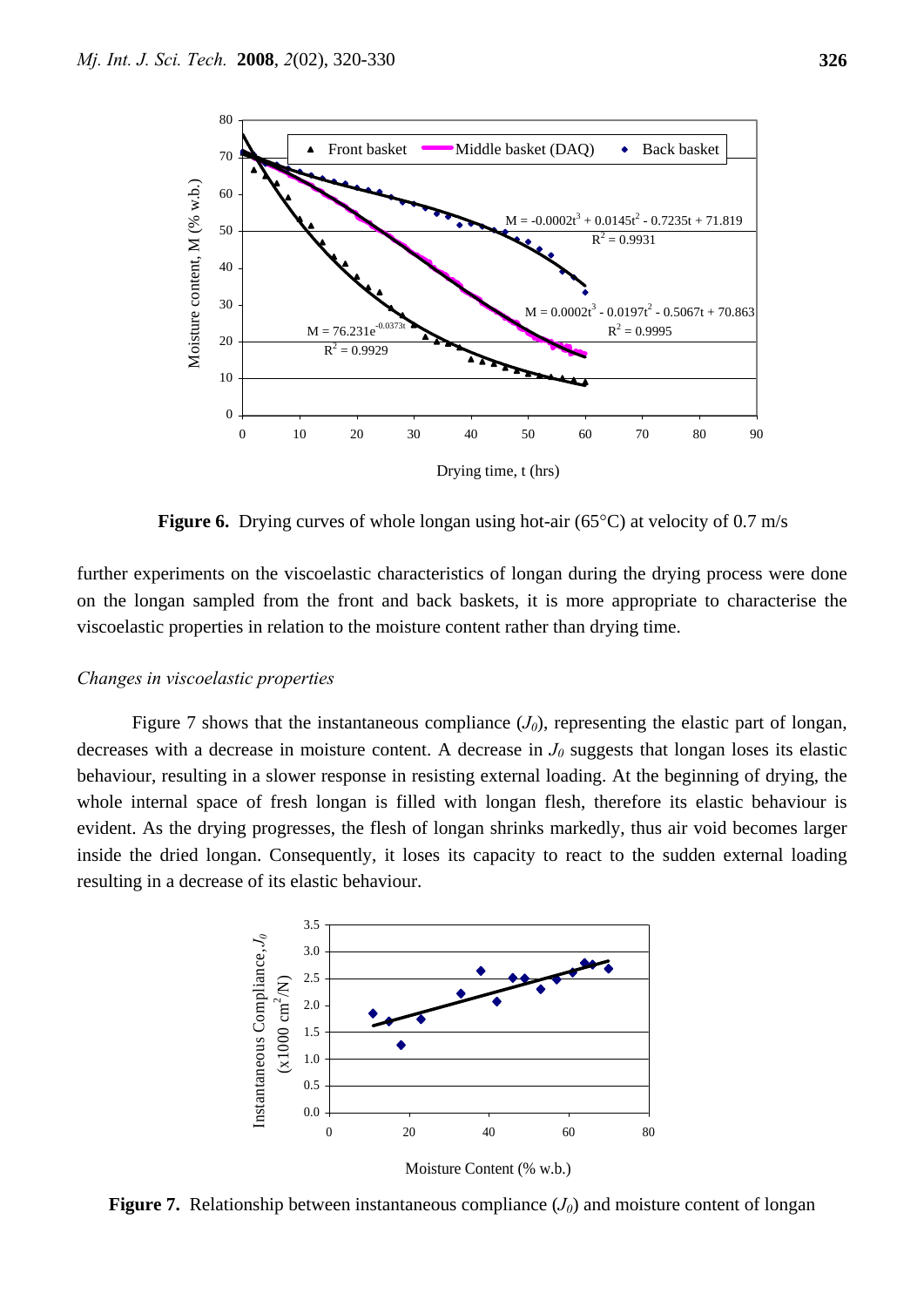Figures 8 and 9 indicate that the retarded compliance  $(J<sub>I</sub>)$  and retardation time  $(\lambda_{ret})$  of longan during drying are divided into two periods. The first period is identified by moisture content reduction from 71% to 64-57% (w.b.) while the second period is from 64-57% to 11% (w.b.) reduction of moisture content. The *J1* value represents the retarded elastic behaviour during constant loading. In relation to moisture content,  $J<sub>I</sub>$  during moisture reduction from 71 to 64% increases and then gradually decreases as longan continues to dry at moisture content below 64%. The λ*ret* value, representing the time under constant loading until the strain reaches asymptotic plateau, exhibits the response to constant loading in a similar manner to  $J_1$ , with the transition moisture content of about 57%. Therefore the moisture content in the range of 57-64% is the critical range of viscoelastic changes during the drying of longan. However, the Newtonian viscosity  $(\eta_{0})$  does not change during drying (Figure 10), implying that the changes in viscoelastic properties of longan during drying are not influenced by  $\eta_0$ . The creep compliance (*J*) in Figure 11 exhibits a similar trend of change to that of  $J_1$ , while the elastic modulus  $(E)$  in Figure 12 which is in inverse relationship to  $J<sub>I</sub>$  exhibits an opposite trend.



Moisture Content (% w.b.)

**Figure 8.** Relationship between retarded compliance  $(J<sub>I</sub>)$  and moisture content of longan



**Figure 9.** Relationship between retardation time (λ*ret*) and moisture content of longan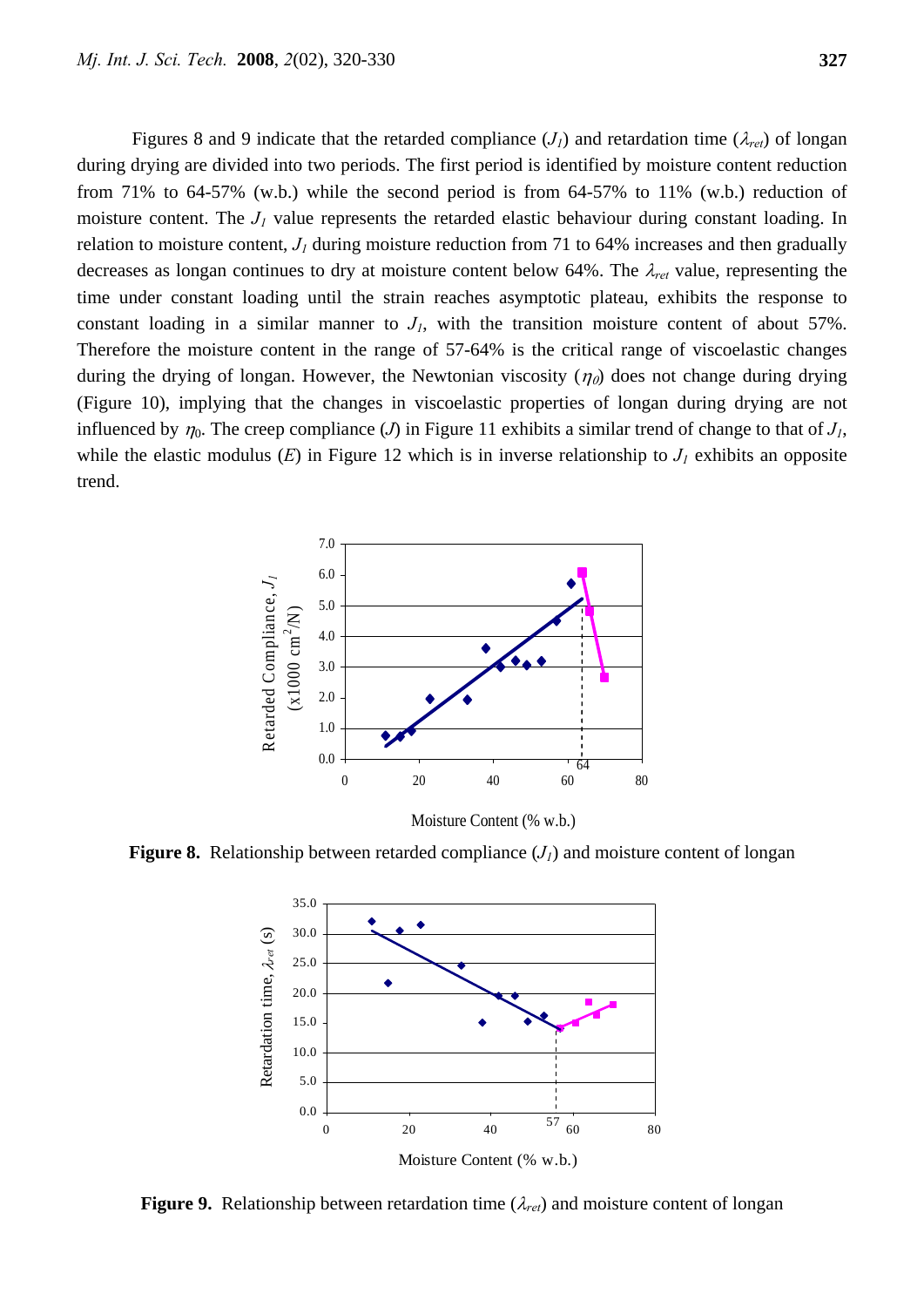

**Figure 10.** Relationship between Newtonian viscosity  $(\eta_0)$  and moisture content of longan



**Figure 11.** Relationship between creep compliance (*J*) and moisture content of longan



**Figure 12.** Relationship between elastic modulus (*E*) and moisture content of longan

 The moisture content in the range of 57-64% is a critical range susceptible to indentation of longan because *E* and  $\lambda_{ret}$  are minimal while *J*, and  $J_1$  are maximal. The minimum *E* at the critical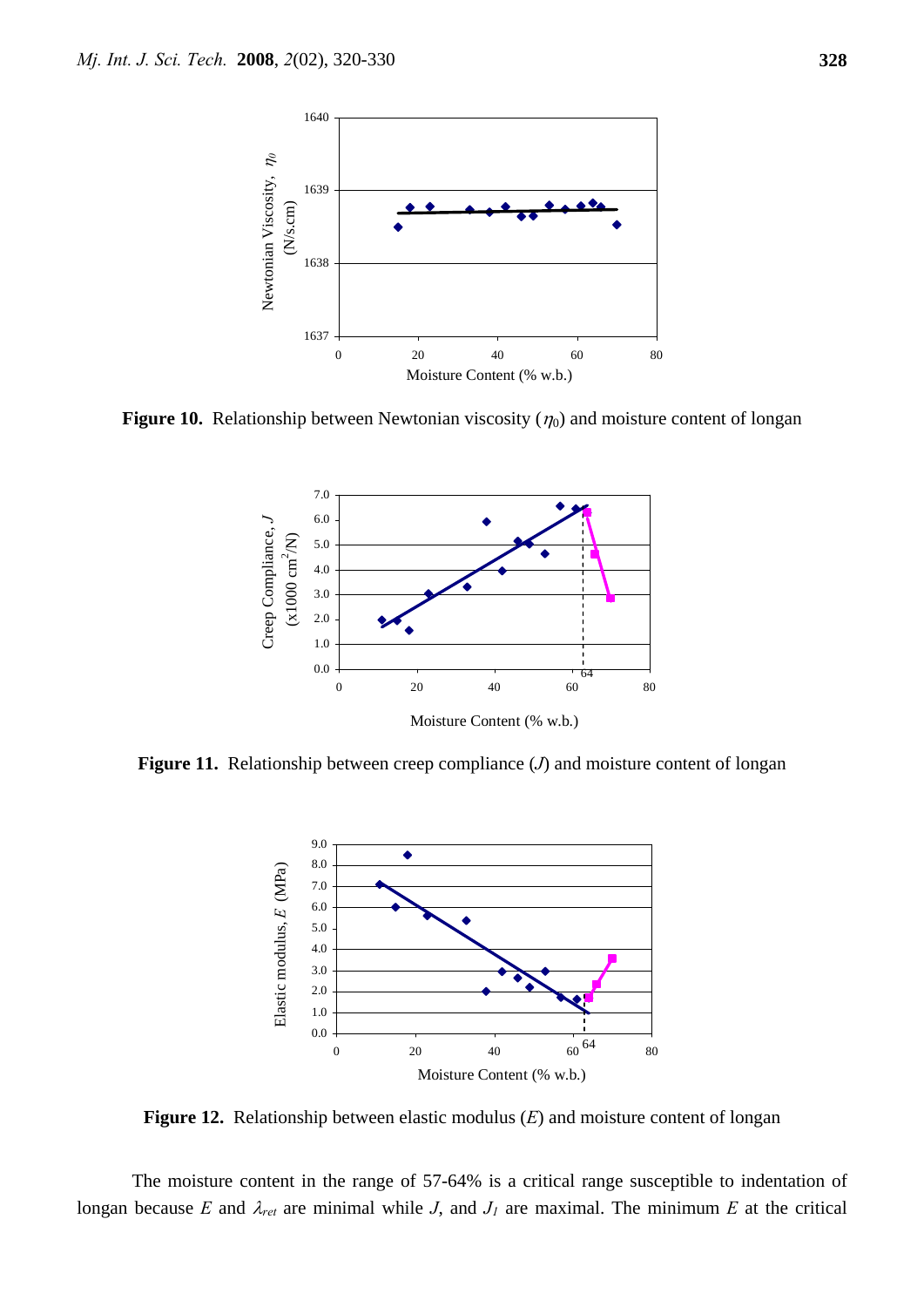moisture content also means minimal resistance of longan to the external force. In implementing the findings to the industrial drying process, care should then be taken during the critical moisture content range of 57-64% when the on-progress dried longan will be weakest and easily indented. If the constant load due to the weight of the drying bed is too high, longan at the bottom layer of the drying bed may be indented, especially at the critical moisture content. Once the drying progresses toward the final moisture content of 11% (w.b.), the peel will harden, in agreement with increasing *E*. However, the longan loses its ability to regain the original spherical shape, which is explained by the increasing of λ*ret*. This results in a permanently indented longan, which drastically lowers the market value of the final product. Our findings also agree with the observation of the longan drying processors that special care must be taken during the 15-20 hours of drying (corresponding to the moisture content of about 60% w.b. in Figure 6) when the softening of longan in the drying cabinet tends to occur. Therefore our analyses are compatible with the practical guidelines from the longan drying processor, and also provide an in-depth explanation on how the viscoelastic properties influence the indentation of longan.

#### **Conclusions**

 In this work, changes in viscoelastic properties of longan during hot air drying have been determined. Some important parameters derived from the creep test, including *J*, *, E* and λ*ret*, indicate that longan indentation is related to its moisture content. At the beginning of the drying process, the fruit is softened (less firm) until moisture content is lowered to about 57-64%, when it starts to harden. Changes in the creep compliance  $(J)$ , the retarded compliance  $(J)$ , the elastic modulus  $(E)$  and the retardation time (λ*re*t) correspond well with changes in viscoelastic properties during the drying process. Critical moisture content has been determined to be in the range of 57-64% (w.b.), at which *J*  and  $J_1$  are maximal and *E* and  $\lambda_{ret}$  are minimal. These findings could be a useful guide that helps to minimise permanent indentation of longan.

### **References**

- 1. Office of Agricultural Economic, Thailand, online from http://www.oae.go.th/statistic/export/1301LOD.xls (in Thai), **2007**.
- 2. R. Ru, V. M. Puri., and C. T. Morrow, "Nonlinear Viscoelastic Properties of Apple Flesh Under Creep", ASAE Paper No. 88-6504. St. Joseph, MI, USA, **1988**.
- 3. R. Ru and V. M. Puri, "Characterization of Nonlinear Behavior of Apple and Potato Flesh Under Creep", ASAE Paper No. 91-6023. St. Joseph, MI, USA, **1991**.
- 4. A. K. Datta and C. T. Morrow, "Graphical and computational analysis of creep curves", *Transac. ASAE,* **1983**, *26*, 1870-1874.
- 5. ASABE Standards, "Compression Test of Food Materials of Convex Shape" St. Joseph, MI, USA, **2006a**, pp. 608-616.
- 6. A. Achariyaviriya, S. Soponronnarit, and J. Tiansuwan, "Study of longan flesh drying", *Drying Technology*, **2001**, *19*, 2315-2329.
- 7. ASABE Standards, "Moisture Measurement—Unground Grain and Seeds", St. Joseph, MI, USA, **2006b**, pp. 605-606.